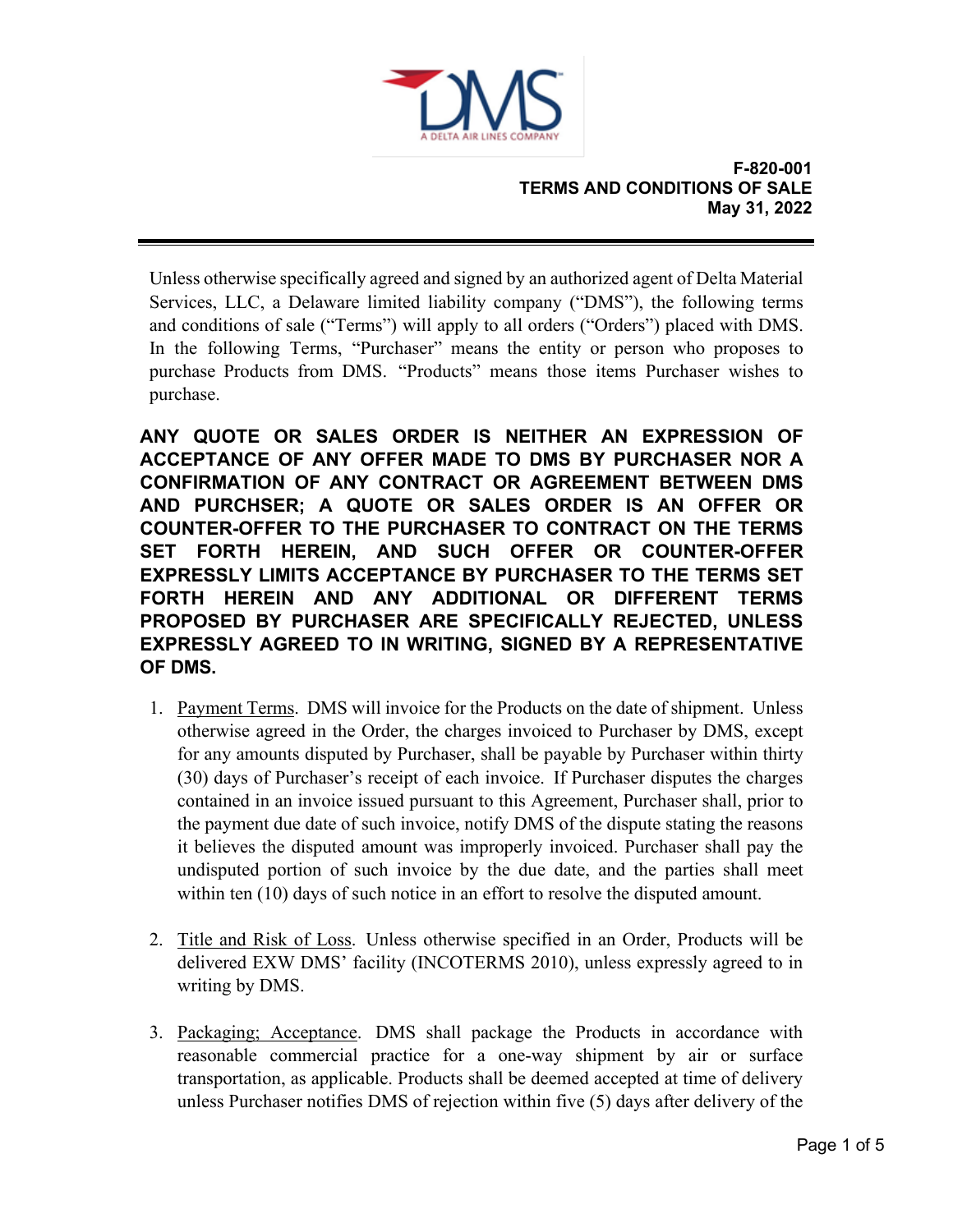

Products. Purchaser's acceptance of these Terms is conclusively presumed from Purchaser's acceptance of all or part of the Products.

- 4. Delivery Dates. Delivery dates are given to the best of DMS' knowledge based upon conditions existing at the time the Order is placed. DMS will endeavor to ship the Products by the estimated shipping date but will not be responsible or liable for any delay or any damage arising therefrom.
- 5. Cancellation. Purchaser's Order may not be modified, cancelled, or rescinded except in writing signed by both Purchaser and DMS.
- 6. Warranty. DMS warrants and covenants to Purchaser and its successor and assigns that DMS has, and in accordance with these Terms and the Order conveys to Purchaser, good and marketable legal title to the Products, and that the Products are free and clear of any and all liens. UNLESS EXPRESSLY STATED IN THE ORDER, THE PRODUCTS ARE SOLD TO PURCHASER ON AN "AS-IS, WITH ALL FAULTS" BASIS, AND DMS MAKES NO OTHER WARRANTIES, EXPRESS OR IMPLIED, STATUTORY OR OTHERWISE, INCLUDING, WITHOUT LIMITATION, ANY IMPLIED WARRANTY OF MERCHANTIBILITY, FITNESS FOR A PARTICULAR PURPOSE, INFRINGEMENT OR AIRWORTHINESS, ALL OF WHICH ARE HEREBY EXPRESSLY DISCLAIMED. PURCHASER AGREES THAT THE FOREGOING WARRANTY AND ANY WARRANTY SET FORTH IN THE ORDER CONSTITUTE THE PURCHASER'S SOLE REMEDY UNDER THIS AGREEMENT.
- 7. Limitation of Liability. IN NO EVENT SHALL DMS BE LIABLE FOR ANY SPECIAL, INCIDENTAL OR CONSEQUENTIAL DAMAGES WHATSOEVER (INCLUDING, WITHOUT LIMITATION, DAMAGES FOR LOSS OF PROFITS OR BUSINESS INTERRUPTION) FOR ANY MATTER ARISING OUT OF OR IN CONNECTION WITH THE PERFORMANCE OR NONPERFORMANCE OF THESE TERMS OR THE PRODUCTS PROVIDED HEREUNDER, WHETHER SUCH LIABILITY IS ASSERTED ON THE BASIS OF CONTRACT, TORT OR OTHERWISE, EVEN IF DMS HAS BEEN ADVISED OF THE POSSIBILITY OF SUCH DAMAGES, NOR SHALL DMS' LIABILITY TO THE PURCHASER EXCEED THE VALUE OF THE ORDER UNDER WHICH THE LIABILITY ARISES.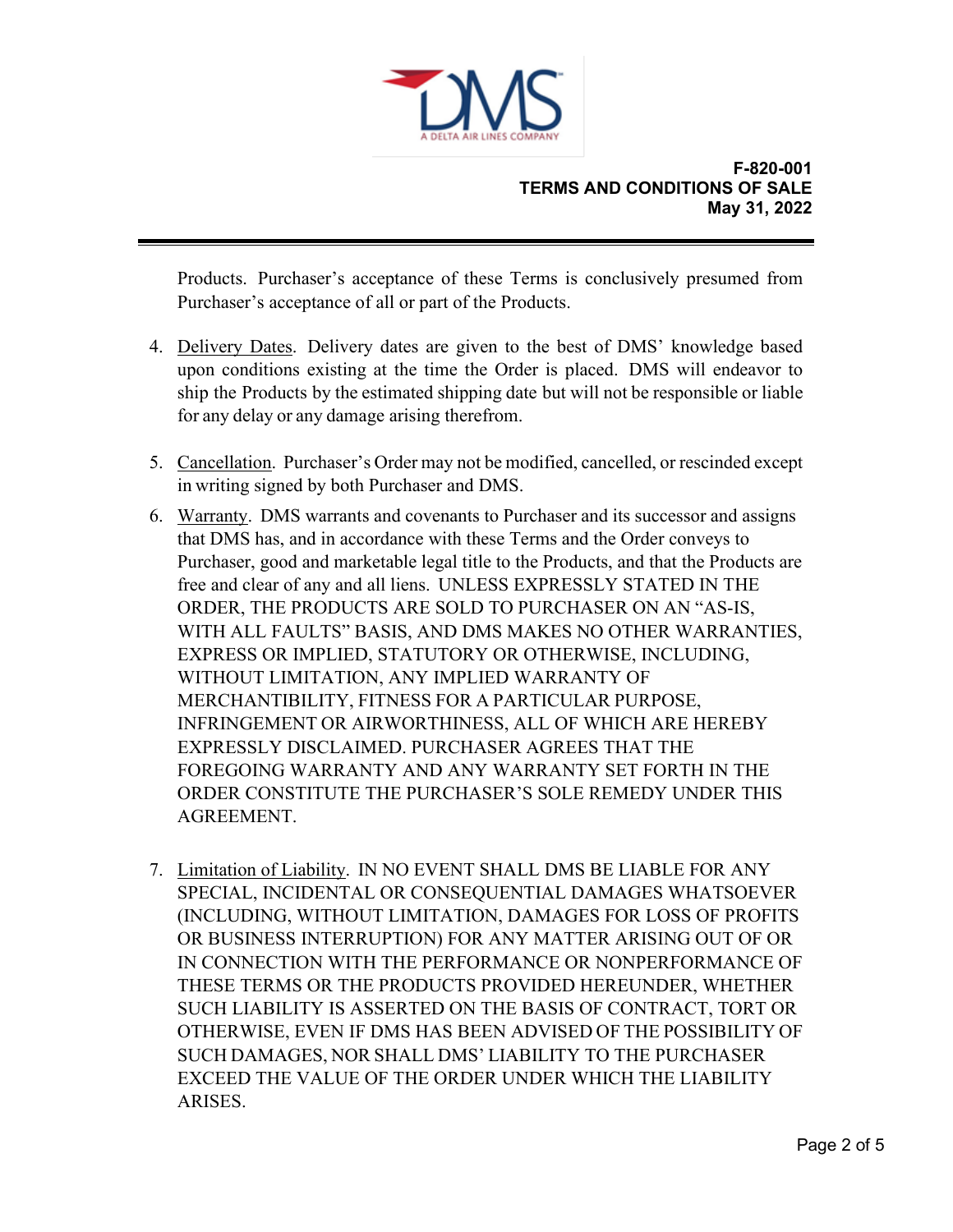

- 8. Force Majeure. DMS will not be liable to the Purchaser, nor be deemed to be in default of an Order because of, any failure or delay in its performance due under the Order not occasioned by or based upon the fault or negligence of DMS and caused by acts of God, fire, floods, industry-wide strikes, work-to-rule actions, goslows or similar labor difficulties, unavailability of equipment, materials, or services, due to industry-wide shortages, terrorist acts, wars, actions by a governmental authority, or any other similar, cause beyond a party's reasonable control.
- 9. Taxes. Except as otherwise specified, Product pricing does not include any sales, use, value added, excise or similar taxes applicable to the sale, delivery or use of any Product sold hereunder. Purchaser agrees to pay to DMS, in addition to the prices stated, the amount of any such taxes which may be imposed upon or payable by DMS.
- 10. Indemnification. Purchaser agrees to indemnify and hold harmless DMS and its employees, and affiliates, from and against all claims, liabilities, losses, damages, including all legal fees arising from or by reason of the following: (a) any injury or death allegedly caused by the use, sale, transfer or alteration of the goods furnished hereunder; (b) any damage to or destruction of any property or injury to any person(s) caused by any act or omission, whether negligent or otherwise, of Purchaser; or (c) any tax liability incurred by Purchaser.
- 11. Export and Sanctions Compliance. Products offered hereunder and delivery thereof may be subject to the grant of an export license. Purchaser agrees to comply with applicable export control regulations. Purchaser will not knowingly sell, transfer, export, or re-export Products in violation of any applicable export control laws or regulations promulgated and administered by governments of any country asserting jurisdiction over the parties or transactions involving the Products. Purchaser acknowledges that any such sale, transfer, export, or re-export may require an export license and that exports, re-exports, or transfers to certain countries or entities are prohibited under applicable law. It is Purchaser's responsibility to obtain any necessary export licenses. Purchaser warrants that it is not debarred from exporting privileges by the U.S. Department of State or other applicable government entities. Purchaser further represents that it is not i) subject to sanctions under any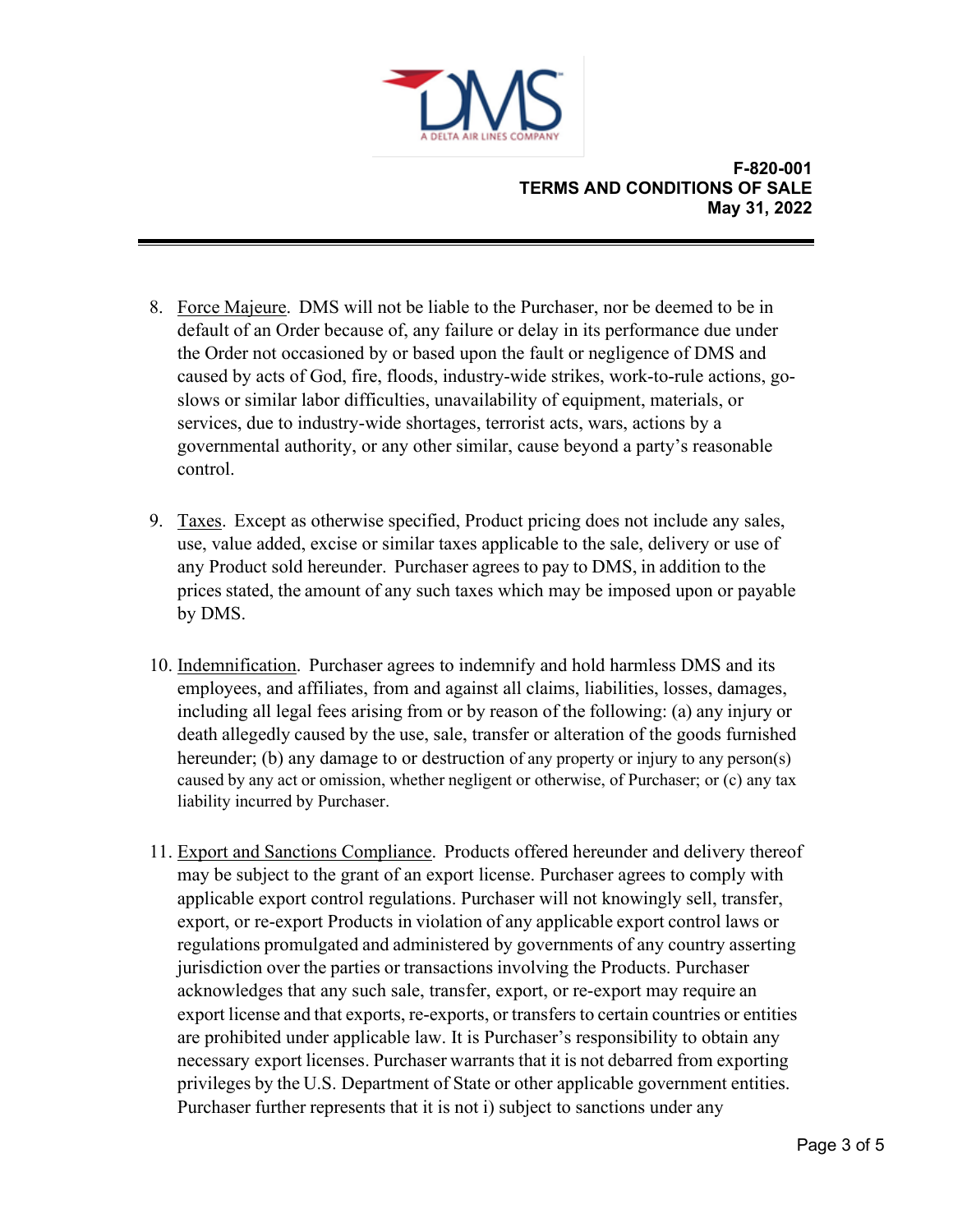

applicable national sanctions program, including but not limited to, economic or trade sanctions programs administered by the Office of Foreign Assets Control of the U.S. Department of the Treasury or any executive order of the United States; or ii) partially or wholly owned by a person or entity that is subject to sanctions under these programs. Purchaser represents that it has complied with all applicable sanctions laws and regulations.

12. Governing Law. All matters arising from or relating to any Order shall be governed and construed in accordance with the laws of the state of New York, United States of America, without giving effect to any choice-of-law provision or rule (whether of the state of New York or any other jurisdiction) that would cause the application of the laws of any other jurisdiction. The Federal or state courts situated in New York County, New York, United States of America, have exclusive jurisdiction over the resolution of all disputes that arise under any Order, and each party irrevocably submits to the personal jurisdiction of such courts. The United Nations Convention on Contracts for the International Sale of Goods shall not be applicable to the parties' rights or obligations under any Order.

- 13. Assignment. Neither party may assign any of its rights or obligations under these Terms and the Order without the prior written consent of the other party; provided that DMS may assign this Agreement to any entity that directly or indirectly controls, is controlled by, or is under common control with DMS.
- 14. Waiver. The failure of a party to enforce any of the provisions of these Terms, or to require performance by the other party of any of the provisions in these Terms, is not a present or future waiver of such provisions and does not affect the validity of these Terms or the right of the party to enforce each and every provision of these Terms thereafter.
- 15. Entire Agreement. These Terms and the Order represent the entire agreement of the parties with respect to the subject thereof, and all quotations, proposals and representations or agreements made or entered into prior to or contemporaneously with this Agreement, whether verbal or written, are superseded and of no further force and effect.
- 16. Precedence. DMS hereby objects to any terms and conditions proposed by Buyer in its Order or otherwise that are different from or additional to these Terms.